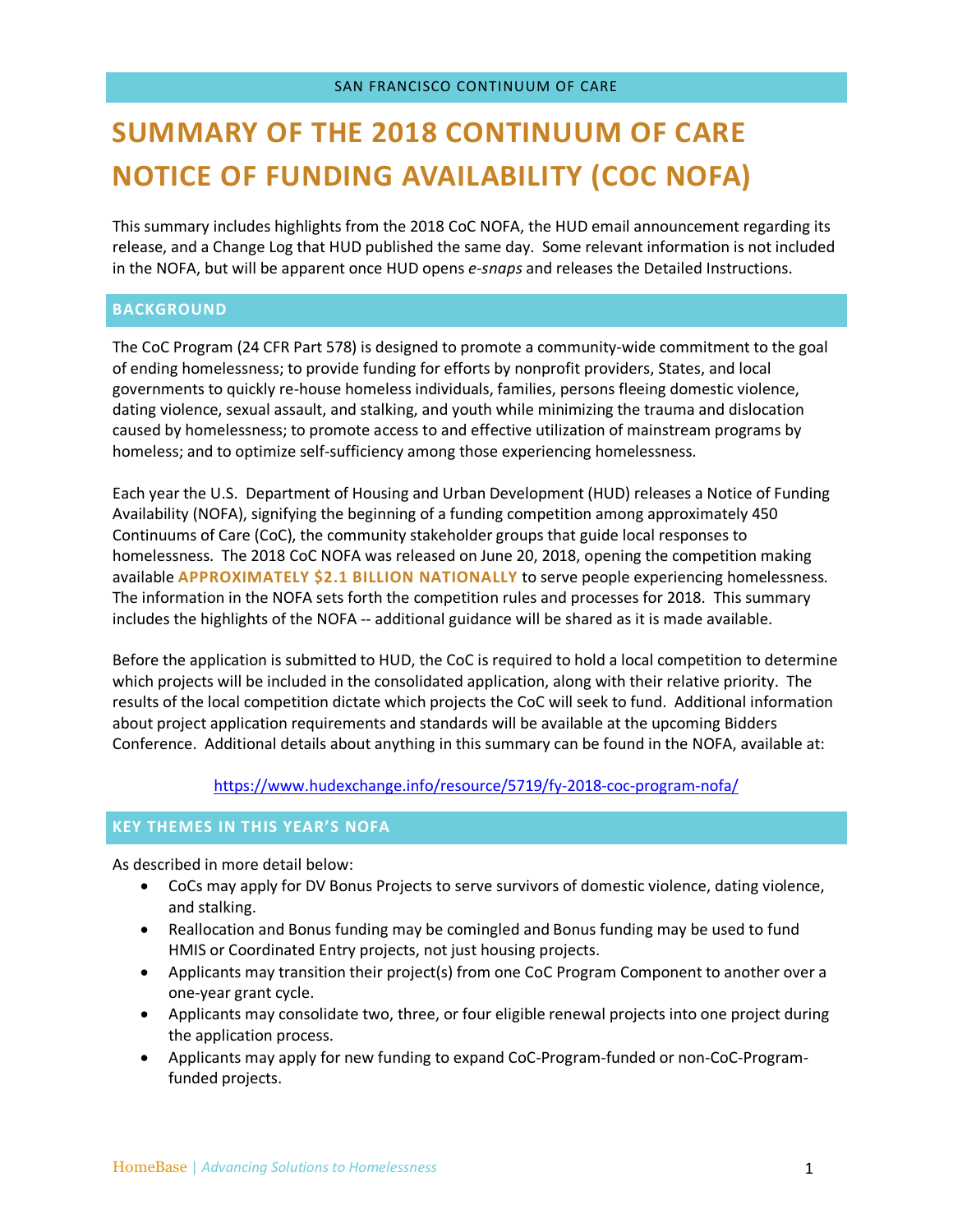- HUD had added a policy priority indicating that CoCs should work to develop partnerships with Public Housing Authorities (sometimes called PHAs) to work toward helping CoC Program participants exit Permanent Supportive Housing through Housing Choice Vouchers (formerly Section 8 vouchers) and other available housing options.
- HUD has underscored that efforts to prevent and end homelessness should consider and address racial inequities to achieve positive outcomes for all persons experiencing homelessness.

# IMPORTANT HUD-REQUIRED DATES

- **WEDNESDAY, JUNE 20, 2018**: 2018 CoC Program NOFA release date
- On or after **THURSDAY, JUNE 28, 2018:** *e-snaps* will be available.
- On or before **SUNDAY, AUGUST 19, 2018** (30 days prior to submission deadline): All project applications are required to be submitted to the CoC.
- On or before **MONDAY, SEPTEMBER 3, 2018** (15 days prior to submission deadline): The CoC is required to notify all project applicants who submitted their project applications to the CoC by the CoC-established deadline whether their project application(s) will be accepted and ranked on the CoC Priority Listing, rejected, or reduced by the CoC.
- On or before **SUNDAY, SEPTEMBER 16, 2018** (2 days prior to submission deadline): CoCs must post on their website (or a partner's website) all parts of the CoC Consolidated Application – including the CoC Application attachments, the completed Priority Listing, and the Project Applications – and notify community members and key stakeholders that the Consolidated Application is available.

# **SUBMISSION DEADLINE:**

# **TUESDAY, SEPTEMBER 18, 2018 AT 8:00 PM EDT/6:00 PM CDT/5:00 PM PDT**

- HUD may issue up to two conditional funding announcements.
- **SEPTEMBER 30, 2020**: All conditional funds awarded in this competition must be obligated.
- **SEPTEMBER 30, 2025**: Obligated funds must be expended.

# AVAILABLE FUNDING FOR OUR COC

This year, in our CoC, the eligible application amounts are as follows:

- CoC's estimated Annual Renewal Demand: **\$40,532,368**
	- o Estimated Tier 1 (94% of Annual Renewal Demand): **\$38,100,426**
	- o Estimated Tier 2 (remainder of Annual Renewal Demand + Bonus amount): **\$4,863,884**
		- § Estimated Bonus amount (6% of Final Pro Rata Need): **\$2,431,942**
- Estimated DV Bonus amount (10% of Preliminary Pro Rata Need or a minimum of \$50,000, whichever is greater, or maximum of \$5 million, whichever is less):  $$1,240,076<sup>1</sup>$
- Estimated CoC Planning amount (3% of Final Pro Rata Need or \$1,250,000, whichever is less): **\$1,215,971** (not ranked in competition)

 $12018$  PPRN figures have not been released. In 2017, it was \$12,420,076, and we have based this early estimate on that number.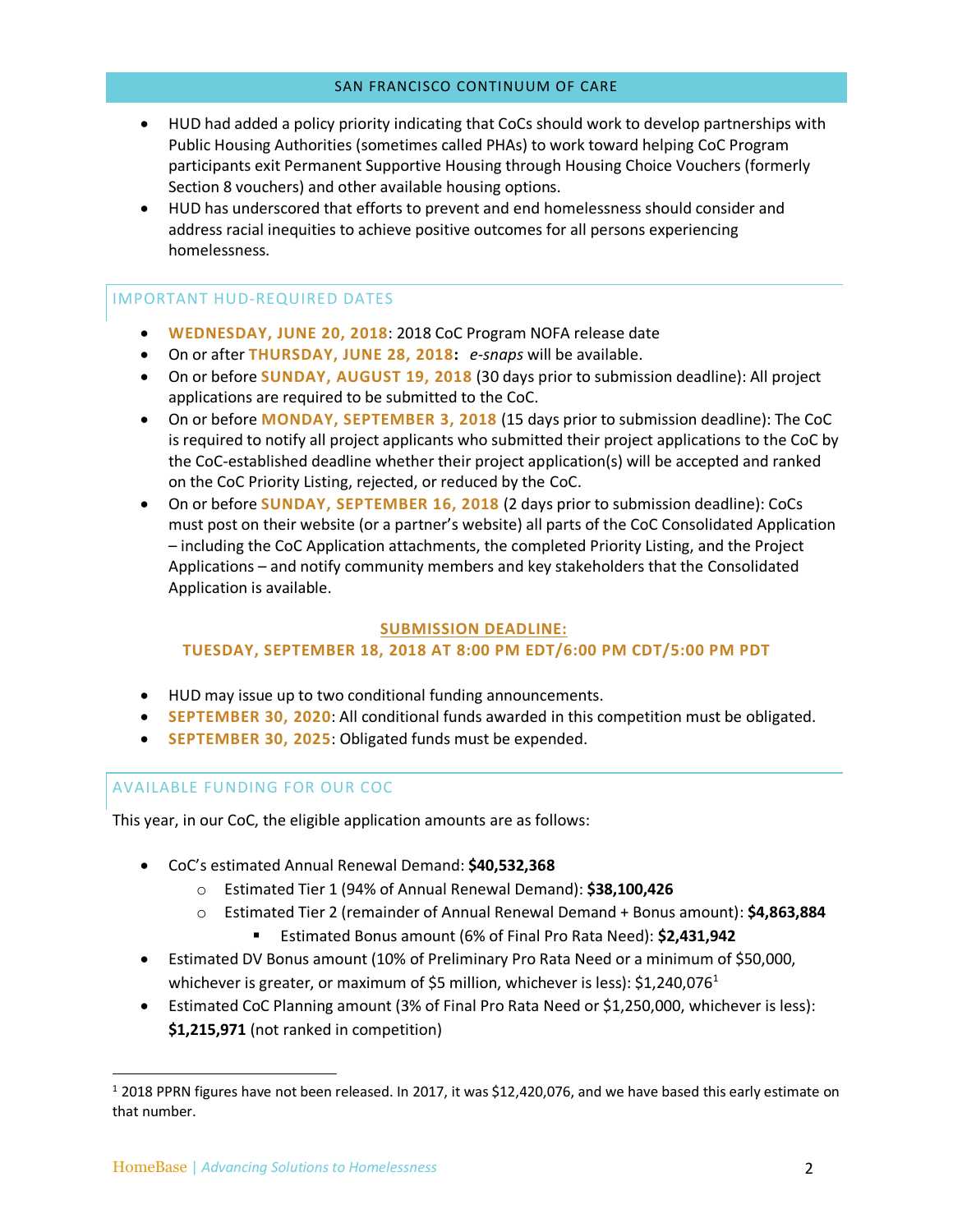# **2018 HUD COC POLICY PRIORITIES**

CoCs will be evaluated based on the extent to which they further HUD's policy priorities. The policy priorities listed this year are:

#### **1. ENDING HOMELESSNESS FOR ALL PERSONS**

- a. CoCs should identify, engage, and effectively serve all persons experiencing homelessness.
- b. CoCs should measure their performance based on local data taking into challenges faced by all subpopulations experiencing homelessness in the geographic area (e.g., veterans, youth, families, and these experiencing chronic homelessness).
- c. CoCs should have a comprehensive outreach strategy to identify and continuously engage all unsheltered individuals and families.
- d. CoCs should use local data to determine the characteristics of individuals and families with the highest needs and longest experiences of homelessness to develop housing and supportive services tailored to their needs.
- e. CoCs should use the reallocation process to create new projects that improve their overall performance and better respond to their needs.

# **2. CREATING A SYSTEMIC RESPONSE TO HOMELESSNESS**

- a. CoCs should be using system performance measures such as the average length of homeless episodes, rates of return to homelessness, and rates of exit to permanent housing destinations to determine how effectively they are serving people experiencing homelessness.
- b. CoCs should be using their Coordinated Entry process to promote participant choice, coordinate homeless assistance and mainstream housing and services to ensure people experiencing homelessness receive assistance quickly, and make homelessness assistance open, inclusive, and transparent.

## **3. STRATEGICALLY ALLOCATING AND USING RESOURCES**

- a. Using cost, performance, and outcome data, CoCs should improve how resources are utilized to end homelessness.
- b. CoCs should review project quality, performance, and cost effectiveness.
- c. HUD encourages CoCs to maximize the use of mainstream and other community-based resources when serving persons experiencing homelessness.
- d. **\*\*NEW THIS YEAR\*\*** CoCs should work to develop partnerships with Public Housing Authorities to work toward helping CoC Program participants exit Permanent Supportive Housing through Housing Choice Vouchers and other available housing options.
- e. CoCs should review all projects eligible for renewal in FY 2018 to determine their effectiveness in serving people experiencing homelessness, including cost effectiveness.

## **4. USING A HOUSING FIRST APPROACH**

- a. CoC-Program-funded projects should help individuals and families move quickly into permanent housing, and the CoC should measure and help projects reduce the length of time people experience homelessness.
- b. CoCs should engage landlords and property owners, remove barriers to entry, and adopt client-centered service methods.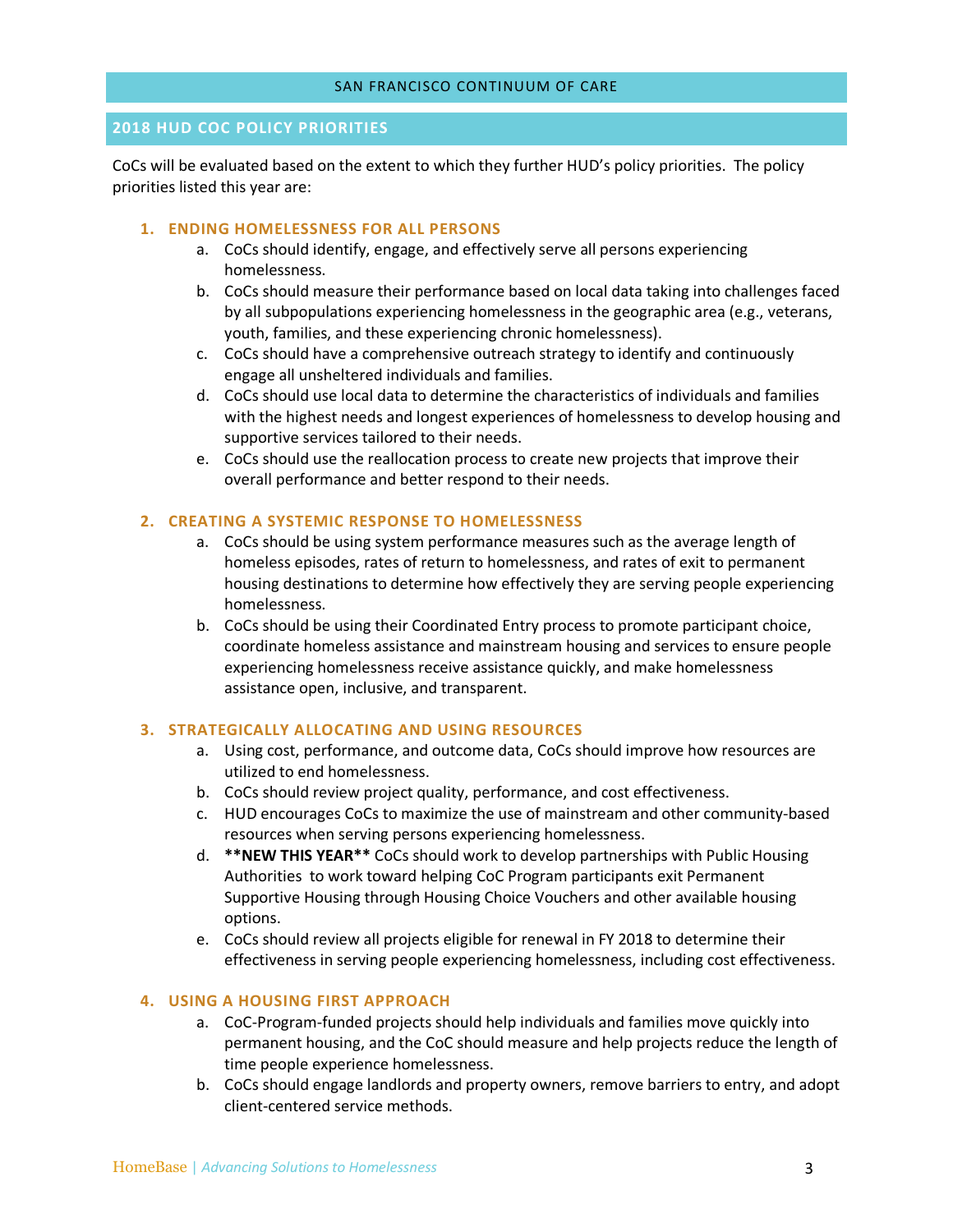# **APPLICATION STRUCTURE**

The CoC Consolidated Application is made up of three parts:

- 1. **CoC Application** provides information about the CoC planning body, governance structure, overall performance, and the strategic planning process. This part of the application is scored and will determine the order in which CoCs are funded.
- 2. **Project Applications**
- 3. **CoC Priority Listing** ranks all project applications in order of priority.

## **REVIEW AND RANK CHANGES AND REMINDERS**

HUD requires CoCs to review and rank projects submitted by project applicants, except CoC planning projects, having them fall into two Tiers based on a financial threshold. All projects must pass HUD's eligibility and threshold requirements to be funded, no matter their priority.

# TIER 1

- In 2018, Tier 1 is equal to 94% of the CoC's FY 2018 Annual Renewal Demand.
- Tier 1 projects will be conditionally selected from the highest-scoring CoC to the lowest-scoring CoC, provided the project applications pass both eligibility and threshold review. In the event insufficient funding is available under this NOFA to award all Tier 1 projects, Tier 1 will be reduced proportionately, which could result in some Tier 1 projects falling into Tier 2. Therefore, CoCs should carefully determine the priority and ranking for all project applications in Tier 1 as well as Tier 2.

# TIER 2

- Projects in Tier 2 are less likely to be funded, and every Tier 2 project will be scored using a 100 point scale based on three factors that have not changed since last year's competition:
	- o **COC SCORE.** Up to 50 of 100 points will be awarded in direct proportion to the score received on the CoC Application.
	- o **COC PROJECT RANKING.**Up to 40 of 100 points for the CoC's ranking of the project application(s). To more evenly distribute funding across CoCs and take into account the CoC's ranking of projects, point values will be assigned directly related to the CoC's ranking of projects. Additional details are available in the NOFA.
	- o **COMMITMENT TO HOUSING FIRST.**Up to 10 of 100 points for:
		- § How the permanent housing project commits to applying the Housing First model;
		- How the Transitional Housing project, Joint Transitional Housing and Rapid Rehousing Component project, safe haven project, or Supportive Services Only project that is not for centralized or coordinated assessment demonstrates that it is low-barrier, prioritizes rapid placement and stabilization in permanent housing, and does not have service participation requirements or preconditions to entry (such as sobriety or a minimum income threshold); or
		- § How the HMIS project or Supportive Services Only project for a centralized or coordinated assessment system will automatically receive 10 points.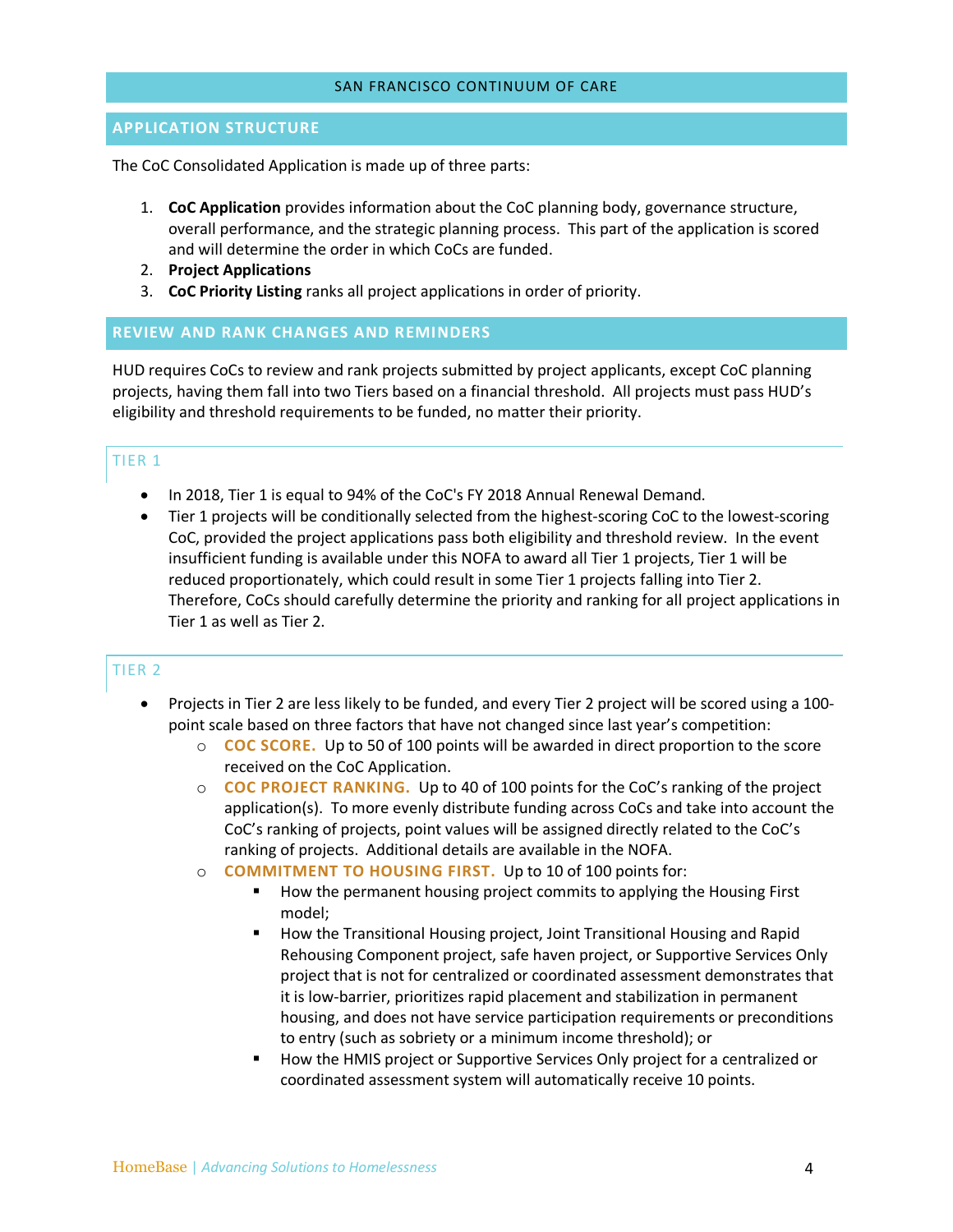# IMPORTANT COC STRATEGY REMINDERS

- CoCs cannot receive grants for new projects, other than through reallocation, unless the CoC competitively ranks projects based on how they improve system performance.
- HUD is increasing the share of the CoC score that is based on performance criteria.
- HUD will prioritize funding for CoCs that have demonstrated the ability to reallocate resources to higher performing projects.

# NEW HUD POLICIES RELATED TO PROJECT APPLICATIONS IN 2018

## **TRANSITION GRANTS**

- Applicants may transition renewal projects from one CoC Program component (e.g. Transitional Housing to Rapid Rehousing, Rapid Rehousing to Permanent Supportive Housing) to another using the CoC Program Competition.
- To be eligible to receive a transition grant, the renewal project applicant must have the consent of its CoC.
- To create a transition grant, the CoC must wholly eliminate one or more projects and use those funds to create the single, new transition grant.
- For a new project to be considered a transition grant, the applicant for the new project must be the same recipient for the eligible renewal grant(s) being eliminated, and the applicant must provide the grant number(s) of the projects being eliminated to create the new project and attach a copy of the most recently awarded project application (e.g., if the project was last funded in the FY 2017 CoC Program Competition, a copy of the FY 2017 CoC Program Competition project application must be attached to the project application).
- No more than 50% of each transition grant may be used for costs of eligible activities of the program component originally funded. All remaining funds awarded must be used for eligible activities awarded under the new component for the project.
- Transition grants conditionally awarded in the FY 2018 CoC Program Competition will have one year to fully transition from the original component to the new component and this will take place during the transition grants normal operating year.
- The project's operating start date will be the day after the end of the previous grant term for the expiring component, i.e., the transition grant will have the same operating year as the expiring component project. For transition grants reallocated from more than one project, the operating start day of the transition grant will be the day after the end of the earliest expiring grant term.
- By the end of the FY 2018 operating year, the transition grant must be operating under the new component and will be eligible to apply for renewal in the next CoC Program Competition under the component to which it transitioned.
- If HUD determines that a new project that applied to be a transition grant does not qualify to be a transition grant, but meets all other new project requirements, then HUD may award the project as a new project that is not a transition grant. In these instances, the recipient will not be permitted to expend any FY 2018 funds on activities not included in the new project application.

#### **CONSOLIDATED PROJECTS**

• Eligible renewal project applicants may consolidate two, three, or four eligible renewal projects into one project application during the application process.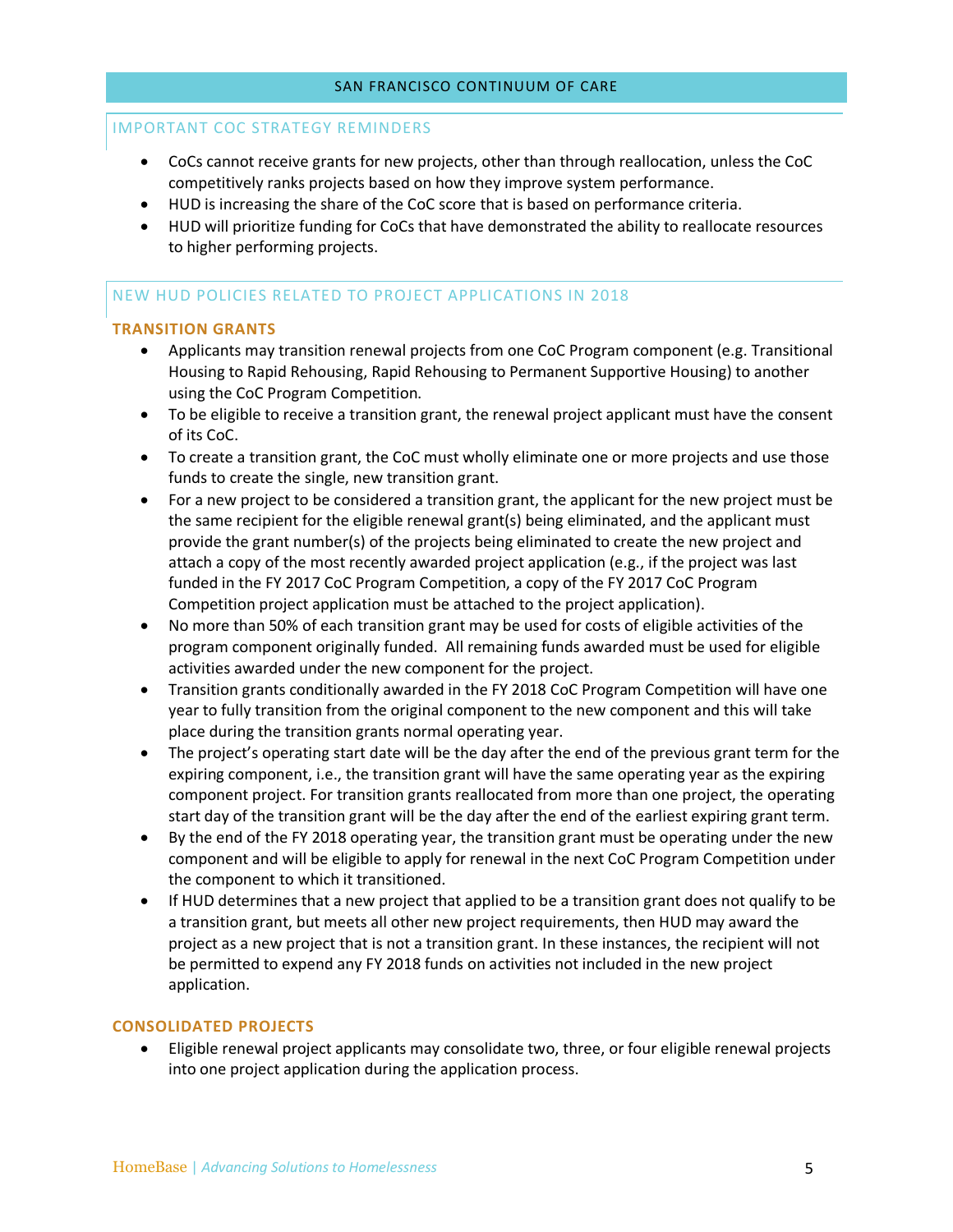- This means that a CoC Program recipient no longer must wait for a grant agreement amendment to be executed to consolidate two or more grants before it can apply for a single consolidated project in the CoC Program Competition. However, prior to beginning the consolidation process in the project application, the applicant should consult with the local HUD field office to ensure it is eligible to consolidate the projects.
- To be eligible for consolidation, projects must have the same recipient and be for the same component; and they will be funded in this competition only with FY 2018 funds (meaning no funds recaptured from prior years will be awarded to the project).
- HUD will not permit projects to consolidate if they have:
	- o Outstanding audit or monitoring findings;
	- o Outstanding obligation to HUD that is in arrears;
	- o Unresolved construction delays;
	- o History of poor financial management or drawdown issues;
	- $\circ$  History of low occupancy levels, or lack experience in administering the project type; or
	- o Other capacity issues.
- HUD will not permit a Transitional Housing and a Rapid Rehousing project to consolidate to form a Joint Transitional Housing and Rapid Rehousing Component project and will not permit a transition grant to be consolidated with any other project. If a project meeting these characteristics attempts to consolidate as part of the project application process, the submitted consolidated project will be rejected by HUD during the application review process.
- To apply for a consolidated grant, applicants must submit separate renewal project applications for each of the grants that are proposed to be consolidated, and an application for the new consolidated grant with the combined budget and information of all grants proposed for consolidation. Project applications for the grants that are proposed to be consolidated will be ranked, and if all those grants are selected, HUD will award the single consolidated grant. If one of the grants proposed to be consolidated is found to be ineligible for consolidation or is not selected, HUD will award all grants that are eligible for renewal and selected as separate grants.
- The start date for the consolidated grant, if conditionally awarded, will be the day after the expiration date of the eligible renewal project with the earliest expiration date. The expiration date for the consolidated grant will be calculated by averaging the expiration dates for all expiring grants included in the consolidated grant weighted by the size of each expiring grant.

# **EXPANSION PROJECTS**

- A renewal project applicant may submit a new project application to expand its current operations by adding units, beds, persons served, services provided to existing program participants, or in the case of HMIS, increase the current HMIS grant activities within the CoC's geographic area.
- There are two types of expansions:
	- $\circ$  Expanding a CoC-Program-funded Project. Expansion in which a project applicant submits a new project application to expand the current operations of an eligible renewal project for which it is the recipient by adding additional CoC Program funds. Under this type of expansion, for the new expansion project to be selected for conditional award the renewal project application must also be selected for conditional award.
	- o Expanding a non-CoC Program funded project. Expansion in which a project applicant submits a new project application that requests CoC Program funds to add to a current homeless project that is funded from sources other than CoC Program funds. Note that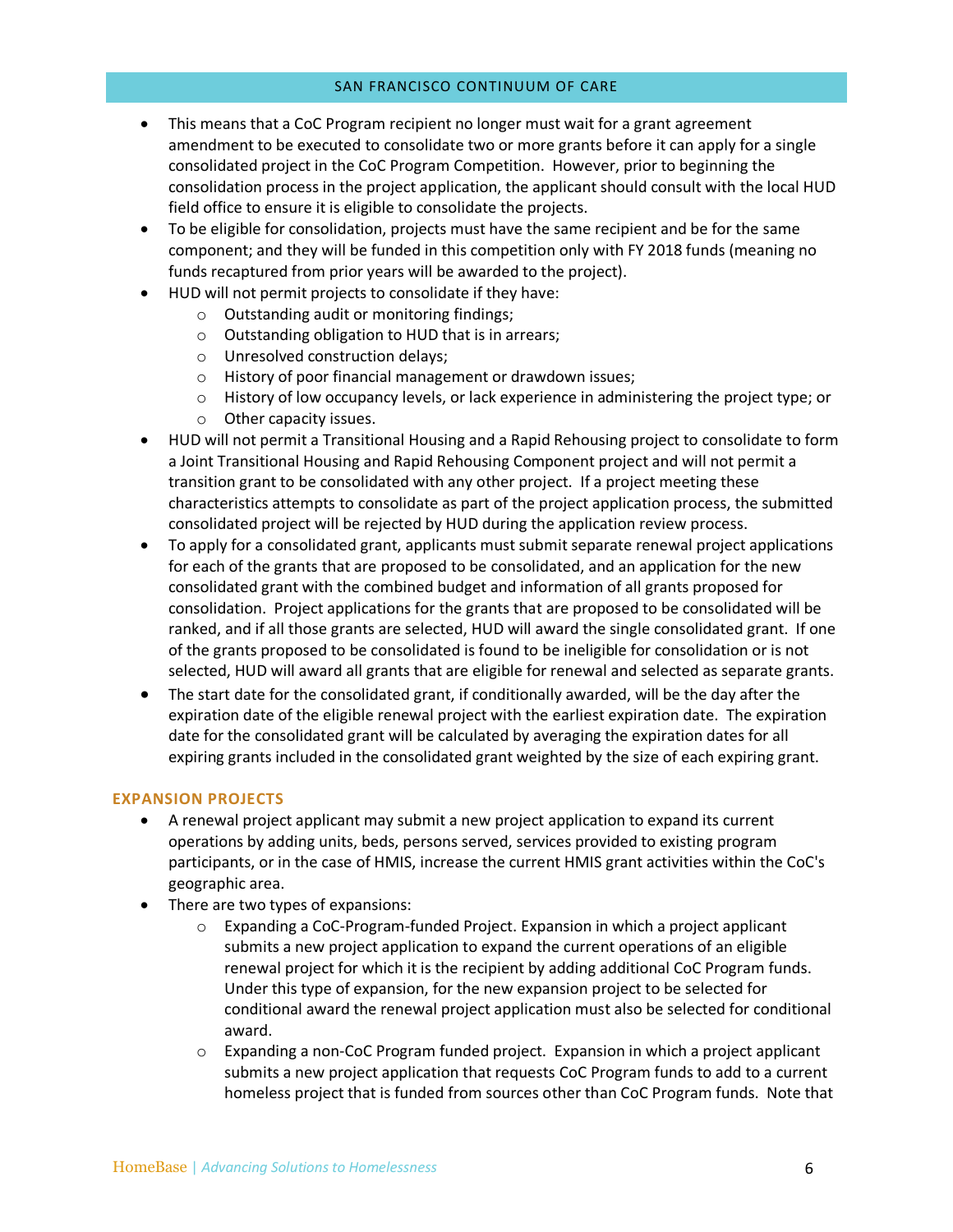project applicants are prohibited from using CoC Program funds to replace state and local funds.

#### **REALLOCATION**

• CoCs may only reallocate eligible renewal projects that have previously been renewed under the CoC Program.

## **ELIGIBLE NEW PROJECTS**

- **\*\*NEW THIS YEAR\*\*** CoCs may submit new projects created through reallocation, bonus, or a combination of reallocation and bonus, new DV Bonus projects, CoC planning project.
	- $\circ$  Because new project applications may be created through the reallocation or bonus processes, if HUD determines that a project applicant or a CoC incorrectly classified one or more new projects as reallocation or bonus, HUD may reclassify the project(s) as either reallocation or bonus if the CoC exceeded either its reallocation or bonus amount.
	- $\circ$  If a project applicant uses both reallocation and bonus amounts to create a single new project but did not have sufficient amounts available from either source, HUD will reduce the project to the amount available, if any.

# DOMESTIC VIOLENCE (DV) BONUS

- Due to up to \$50 million set aside in the FY2018 HUD Appropriations Act, CoCs will be able to apply for a DV Bonus for Rapid Rehousing projects, Joint Transitional Housing and Rapid Rehousing Component projects, and Supportive Services Only projects for Coordinated Entry. A CoC may apply for up to 10% of its PPRN, or a minimum of \$50,000, whichever is greater, or a maximum of \$5 million, whichever is less, to create up to three DV Bonus projects with 1-year grant terms.
- A CoC may apply for **ONE OF EACH** of the following types of projects:
	- o Rapid rehousing projects that must follow a housing first approach.
	- o Joint Transitional Housing and Rapid Rehousing component projects that must follow a housing first approach.
	- o Supportive Services Only Projects for Coordinate Entry to implement policies, procedures, and practices that equip the CoC's Coordinated Entry to better meet the needs of survivors of domestic violence, dating violence, sexual assault, or stalking.
- A CoC can only submit one project application for each of the project types above. If a CoC submits more than one project application for each project type, HUD will only consider the highest ranked project that passes eligibility and quality threshold review for the DV Bonus and will consider any other project for funding as a regular bonus project.
- A CoC may apply to expand an existing renewal project that is not dedicated to serving survivors of domestic violence, dating violence, sexual assault, or stalking to dedicate additional units, beds, persons served, or services provided to existing program participants to this population.
- CoCs are required to rank all DV Bonus projects on the New Project Listing of the CoC Priority Listing with a unique rank number. If a project application designated as DV Bonus is conditionally selected by HUD with DV Bonus funds, HUD will remove the ranked DV Bonus project from the New Project Listing and all other project applications ranked below the DV Bonus project will slide up one rank position. If the DV Bonus project application is not conditionally selected with DV Bonus funds, the project application will remain in its ranked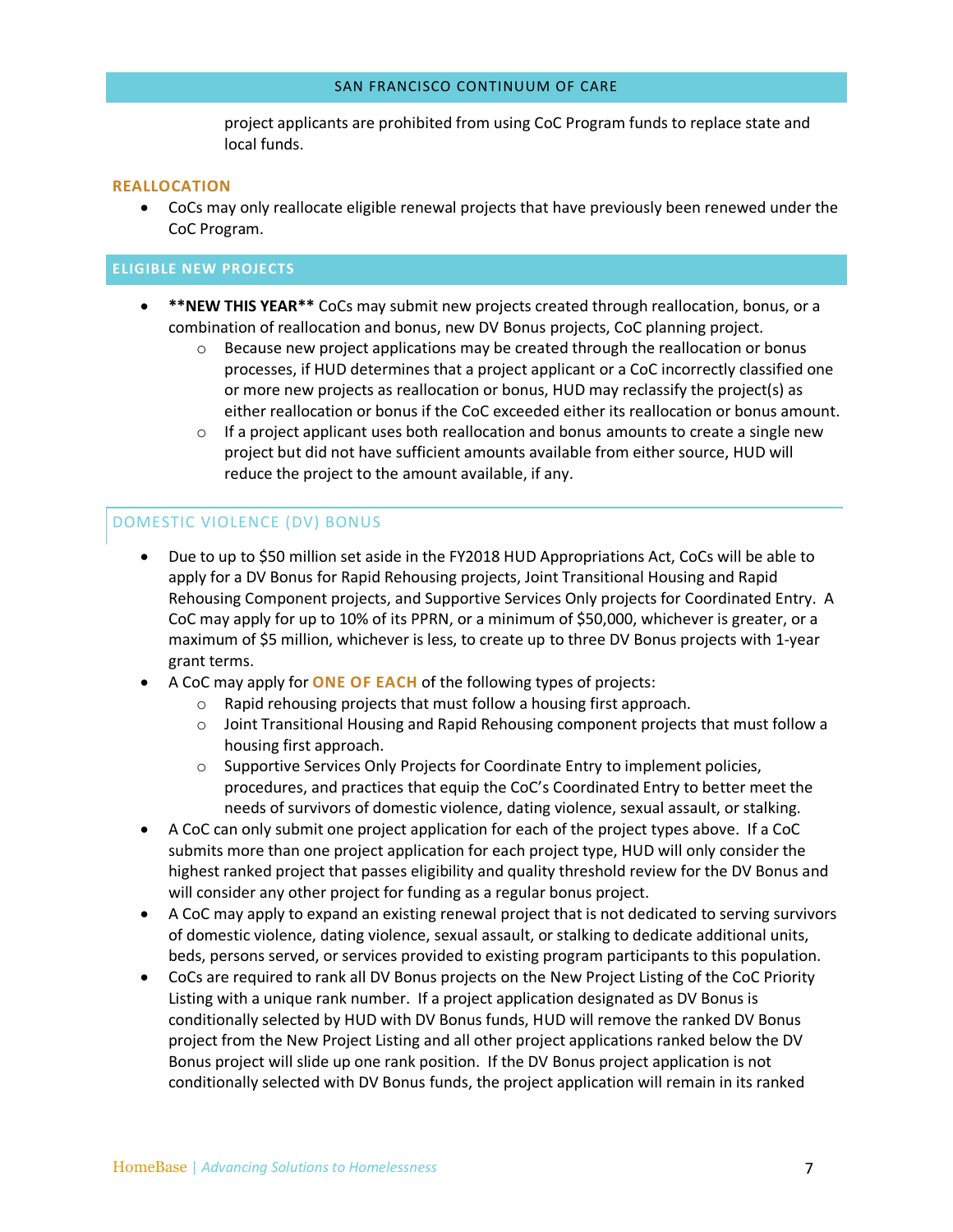position and will be considered for conditional award under the regular bonus amount available to the CoC.

- For projects the CoC indicates it would like considered as part of the DV Bonus, HUD will award a point value to each project application combining both the CoC Application score and responses to the DV-Bonus-specific questions in the CoC Application using the following 100-point scale:
	- o For Rapid Rehousing and joint Rapid Rehousing and Transitional Housing component projects:
		- § **COC SCORE.** Up to 50 points in direct proportion to the score received on the CoC Application.
		- § **NEED FOR THE PROJECT.** Up to 25 points based on the extent the CoC is able to quantify the need for the project in its portfolio, the extent of the need, and how the project will fill that gap.
		- **QUALITY OF THE PROJECT APPLICANT.** Up to 25 points based on the previous performance of the applicant in serving survivors of domestic violence, dating violence, sexual assault, or stalking, and their ability to house survivors and meet safety outcomes.
	- o For Supportive Services Only projects for Coordinated Entry:
		- **COC SCORE.** Up to 50 points in direct proportion to the score received on the CoC Application.
		- **NEED FOR THE PROJECT.** Up to 50 points based on the extent to which the CoC is able to demonstrate the need for a Coordinated Entry system that better meets the needs of survivors of domestic violence, dating violence, sexual assault, or stalking, and how the project will fill this need.

# ELIGIBLE TYPES OF NEW PROJECTS CREATED THROUGH REALLOCATION AND/OR BONUS

- **PERMANENT HOUSING-PERMANENT SUPPORTIVE HOUSING PROJECTS** that meet the requirements of DedicatedPLUS or where 100% of the beds are dedicated to individuals and families experiencing chronic homelessness, as defined in 24 CFR 578.3.
- **PERMANENT HOUSING-RAPID REHOUSING PROJECTS** that will serve homeless individuals and families, including unaccompanied youth.
- **JOINT TRANSITIONAL HOUSING AND RAPID REHOUSING COMPONENT PROJECTS** to better serve homeless individuals and families, including individuals or families fleeing or attempting to flee domestic violence, dating violence, sexual assault, or stalking who meet the following criteria:
	- o Residing in a place not meant for human habitation;
	- o Residing in an emergency shelter;
	- $\circ$  Person meeting the criteria of paragraph (4) of the definition of homeless, including persons fleeing or attempting to flee domestic violence, dating violence, sexual assault, or stalking;
	- o Residing in a Transitional Housing project that is being eliminated;
	- o Residing in Transitional Housing funded by a Joint Transitional Housing and Rapid Rehousing Component project; or
	- $\circ$  Receiving services from a VA-funded homeless assistance program and met one of the above criteria at initial intake to the VA's homeless assistance system.
- **DEDICATED HMIS PROJECTS** for the costs at 24 CFR 578.37(a)(2) that can only be carried out by the HMIS Lead, which is the recipient or subrecipient of an HMIS grant, and that is listed on the HMIS Lead form in the CoC Applicant Profile in *e- snaps*.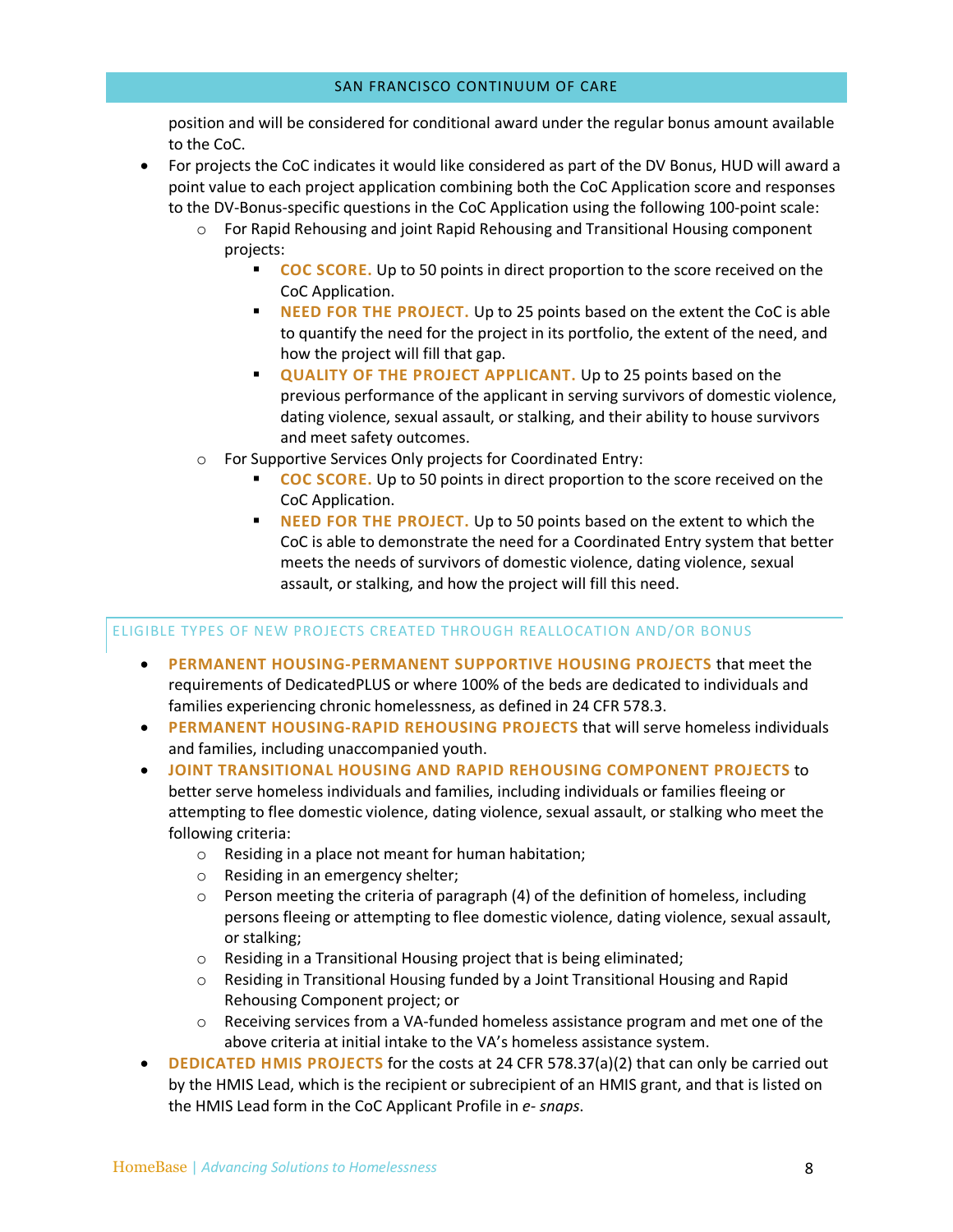• **SUPPORTIVE SERVICES ONLY PROJECTS FOR COORDINATED ENTRY** to develop or operate a centralized or coordinated assessment system.

#### **IMPORTANT POINTS FOR RENEWAL PROJECTS**

- **DEDICATED PLUS PROJECTS.** A renewal project that is Permanent Supportive Housing 100% dedicated to chronically homeless people may either become a DedicatedPLUS project or may continue to dedicate 100% of its beds to chronically homeless individuals and families. If a renewal project that has 100% of its beds dedicated to chronically homeless individuals and families elects to become a DedicatedPLUS project, the project will be required to adhere to all fair housing requirements at 24 CFR 578.93.
	- o **\*\*NEW THIS YEAR\*\*** Projects that were awarded as DedicatedPLUS in the FY 2017 CoC Program Competition are required to include households with children to qualify as a DedicatedPLUS project in the FY 2018 CoC Program Competition.
- **RENEWAL GRANTS PER UNIT COST.** Applicants requesting renewal of grants for rental assistance are permitted to request a per-unit amount less than the Fair Market Rent (FMR), if the actual rent per unit under lease is less than the FMR. This will help reduce the number of projects receiving rental assistance that have large balances of unspent funds remaining at the end of the operating year. Renewal project applicants must ensure the amount requested will be sufficient to cover all eligible costs as HUD cannot provide funds beyond the amount awarded through this Competition.
	- o **\*\*NEW THIS YEAR\*\*** The Applicants must provide copies of the leases to establish the actual rents.
- **RAPID REHOUSING ELIGIBILITY.** Certain renewal Rapid Rehousing projects may be allowed to serve participants beyond those proposed in the initial funding application. For example, if a renewing Rapid Rehousing project was originally funded to serve only families with children, that project, through the FY 2018 project application, may be able to also serve individuals if it so chooses, depending on whether the original application was a Bonus project

#### **IMPORTANT POINTS FOR ALL PROJECT APPLICANTS**

- **DUNS/SAM REGISTRATION.** All project applicants must have a DUNS number and an active SAM registration. **\*\*NEW THIS YEAR\*\*** SAM registration requires additional steps this year, and applicants should begin their registration process immediately.
- **REQUIRED READING.** Project applicants should read the CoC NOFA, CoC Program Interim Rule, and the General NOFA.
- **NO LEVERAGE.** No leverage again this year!
- **CODES OF CONDUCT.** All applicants must have a current HUD-approved Code of Conduct. Be sure to review the Code of Conduct for HUD Grant Programs page on HUD's website to ensure your organization is listed (which means you have submitted an approved Code of Conduct). If you do not see your organization on the list, be sure to attach a current and complete Code of Conduct to your Project Applicant Profile in *e-snaps*.
- **ESTIMATE AMOUNT OF PROGRAM INCOME AS MATCH.** Project applicants that intend to use program income as match must provide an estimate of how much program income will be used for match.
- **EFFECT OF PROGRAM REGULATION AMENDMENTS.** The grant agreements will be subject to the program regulation as it may be amended from time to time. Recipients will be subject to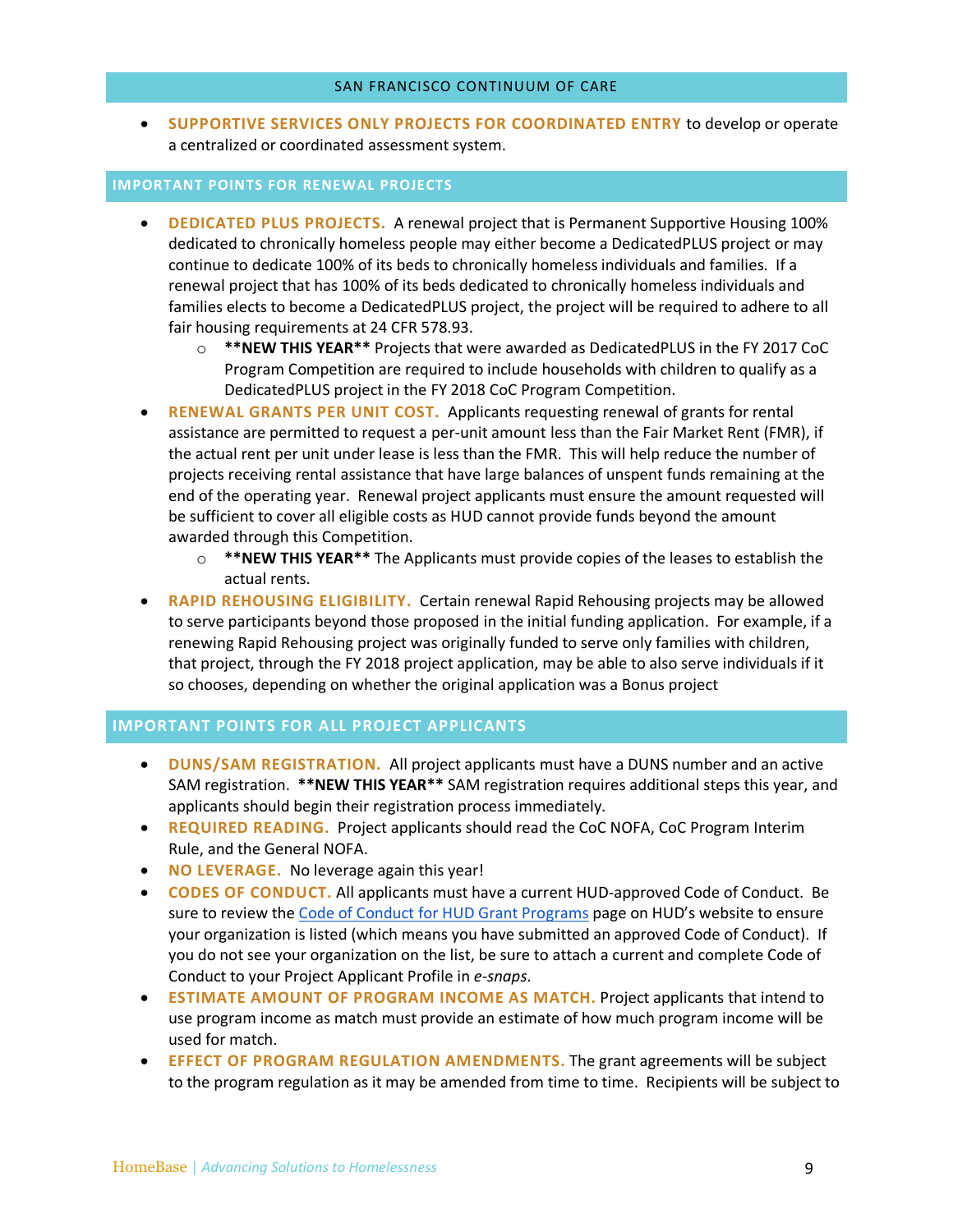regulatory revisions as they come into effect, without having to wait until the grant is renewed in a future competition.

- **2018 FMRS WILL APPLY.** Because the CoC Consolidated Application is due prior to the publication of the final FY 2019 FMRs, the FY 2018 FMRs will be used for funding amounts.
- **HOUSING FIRST.** Any housing project application that indicates it will use a Housing First approach, that is awarded FY 2018 CoC Program funds will be required to operate as a Housing First project.
- **ENVIRONMENTAL REQUIREMENTS.** All scattered-site projects where program participants choose their own unit and are not restricted to units within a pre-determined specific project site or sites are categorized in 24 CFR 58.35(b)(1) as CENST. This now includes both tenantbased rental assistance and tenant-based leasing projects where program participants choose their own unit. Previous guidance included only Tenant Based Rental Assistance as eligible CENST projects. The Exempt/CENST form is only required for each project, not every unit. Previous guidance instructed recipients to complete an Exempt/CENST form for each unit.

• **\*\*NEW THIS YEAR\*\* ELIGIBILITY REQUIREMENTS FOR APPLICANTS OF HUD'S GRANTS PROGRAMS.** Evidence of the following issues may prevent an award from being granted to otherwise successful applicants. Detailed information on each requirement is posted on **HUD's** Funding Opportunities Page

- o Resolution of Civil Rights Matters
- o Outstanding Delinquent Federal Debts
- o Debarments and/or Suspensions
- o Pre-selection Review of Performance
- o Sufficiency of Financial Management System
- o False Statements
- o Mandatory Disclosure Requirement
- o Conducting Business in Accordance with Ethical Standards/Code of Conduct
- o Prohibition Against Lobbying Activities
- o Equal Protection for Faith-based and Community Organizations
- **\*\*NEW THIS YEAR\*\* PAST PERFORMANCE.** In evaluating applications for funding, HUD will consider an applicant's past performance in managing funds. Items HUD may consider include, but are not limited to:
	- $\circ$  The ability to account for funds appropriately;
	- o Timely use of funds received from HUD;
	- o Timely submission and quality of reports submitted to HUD;
	- o Meeting program requirements;
	- o Meeting performance targets as established in the grant agreement;
	- $\circ$  The applicant's organizational capacity, including staffing structures and capabilities;
	- $\circ$  Time-lines for completion of activities and receipt of promised matching or leveraged funds; and
	- o The number of persons to be served or targeted for assistance.

HUD may deduct points from the rating score or establish threshold levels. Whenever possible, HUD will obtain past performance information from staff with the greatest knowledge and understanding of each applicant's performance. If this evaluation results in an adverse finding related to integrity or performance, HUD reserves the right to:

- o Deny funding, or with a renewal or continuing award, consider suspension or termination of an award immediately for cause;
- $\circ$  Require the removal of any key individual from association with management or implementation of the award; and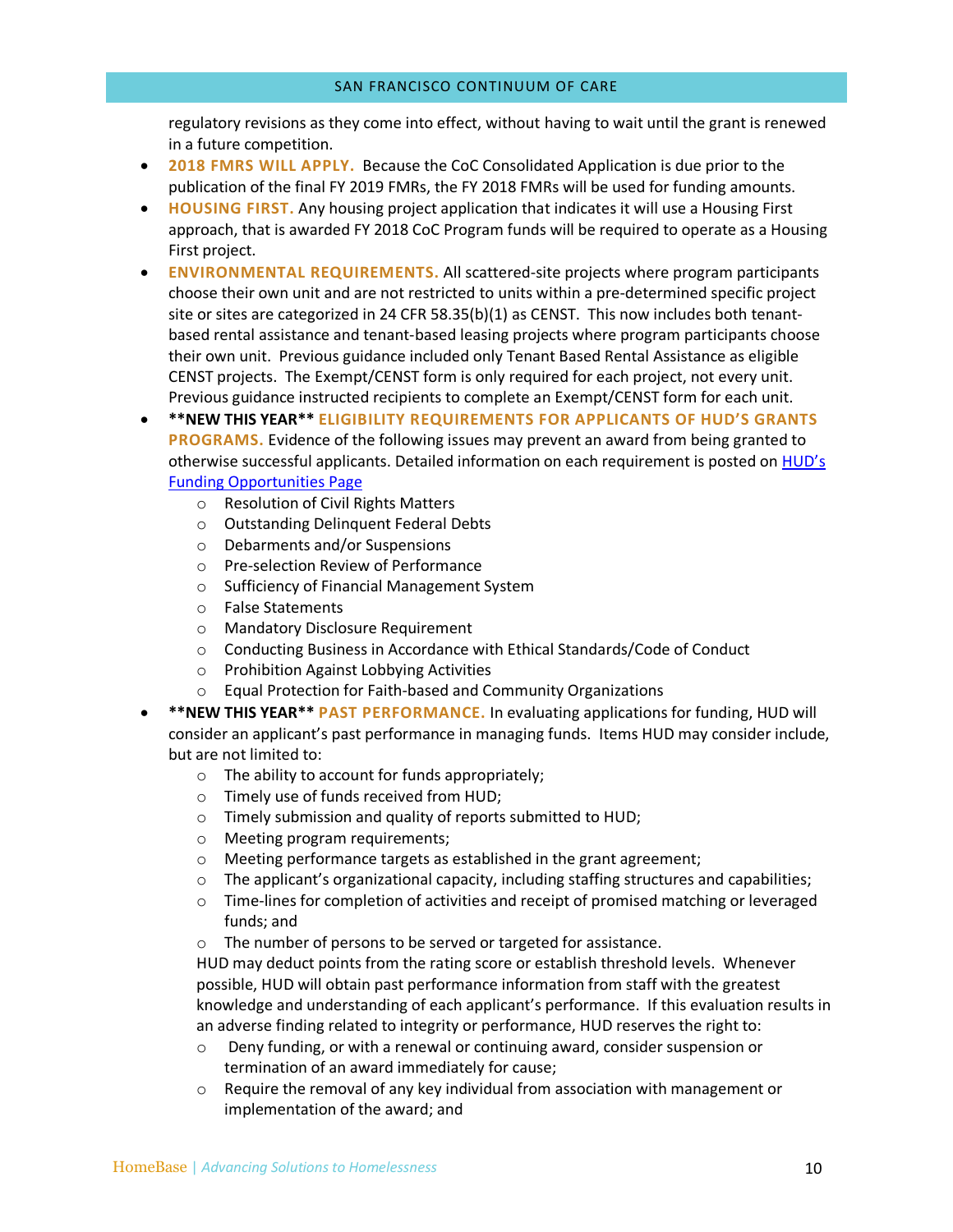Make provisions or revisions regarding the method of payment or financial reporting requirements.

#### **COMMUNITY-LEVEL CHANGES AND REMINDERS**

- **RACIAL DISPARITIES.** Research has found racial disparities in rates of homelessness. Specifically, blacks and Native Americans experience homelessness at disproportionately higher rates. Efforts to prevent and end homelessness should consider and address racial inequities to achieve positive outcomes for all persons experiencing homelessness (e.g., receiving necessary services and housing to exit homelessness).
- **ANNUAL RENEWAL DEMAND** is no longer calculated based on the final GIW for each CoC posted on the HUD Exchange. The NOFA defines Annual Renewal Demand as, "The total amount of all the CoC's projects that will be eligible for renewal in the FY 2017 CoC Program Competition, before any required adjustments to funding for leasing, rental assistance, and operating budget line items based on FMR changes. The Annual Renewal Demand will be calculated by combining the total amount of funds requested by eligible renewal projects on the Renewal Project Listing combined and the eligible renewal project amount(s) that were reallocated."
- **COMPLIANCE WITH VIOLENCE AGAINST WOMEN ACT (VAWA) RULE.** On November 16, 2016, HUD published its VAWA final rule (81 FR 80798), which provides various protections to victims of domestic violence, dating violence, sexual assault, and stalking under the CoC Program and other HUD programs. The grants to be awarded under this must comply with the VAWA rule as provided in 24 CFR 578.99(j). To enable full compliance with this rule, each CoC must have established an emergency transfer plan under 24 CFR 578.7(d) and make related updates to the written standards for administering CoC program assistance under 24 CFR 578.7(a)(9)(ii), (iii) and (v). These tasks were required to be completed by the time the local CPD Field Office issued the first FY 2017 grant agreement for a project in the CoC's geographic area for projects awarded funds in the FY 2017 CoC Program Competition.
- **\*\*NEW THIS YEAR\*\* MEANINGFUL PARTICIPATION.** Applicants must identify the steps they will take to ensure that traditionally marginalized populations (such as racial and ethnic minorities and persons with disabilities) will be able to meaningfully participate in the planning process. The applicant must identify the specific populations that it will include, identify community organizations that represent these populations, and describe how these populations will be included in the planning process. For capital investment projects, grantees should commit to and demonstrate plans to employ low-income and very-low-income persons and/or utilize Section 3 businesses at levels beyond those required by Section 3. In seeking public participation, applicants and recipients must ensure that all communications are provided in a manner that is effective for persons with hearing, visual, and other communication-related disabilities consistent with Section 504 of the Rehabilitation Act of 1973 and, as applicable, the Americans with Disabilities Act. In addition, Title VI of the Civil Rights Act of 1964, 42 U.S.C. 2000d and Executive Order 13166 require that grantees take reasonable steps to ensure meaningful access to services, programs, and activities by persons with Limited English Proficiency (LEP persons).
- **COC MERGERS.** To encourage CoC mergers and mitigate the potential adverse scoring implications that may occur when a high performing CoC merges with one or more lower performing CoC(s), HUD is awarding up to 25 bonus points to CoCs that completed a merger in the period between the FY 2016 CoC Program Registration deadline and the FY 2018 CoC